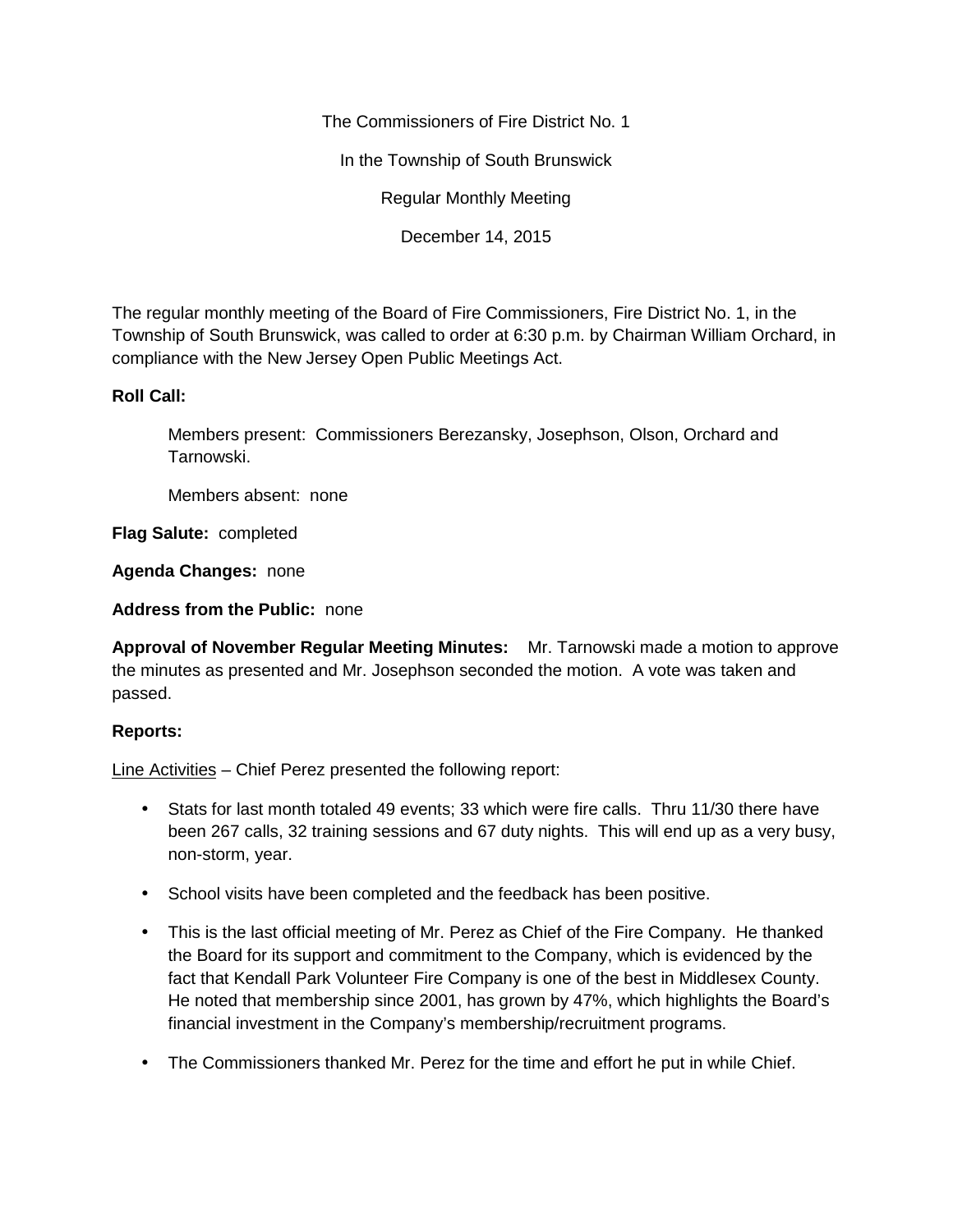President's Report – Mr. Schmidt reported on the new slate of officers for the Fire Company:

Vice President – Larry Rosenberg, Chief – Rob Cioffi; Deputy Chief – Chris Perez Lts. Quigley and Corris, 3 Yr. Trustee – Eddie Adamko, Capts. Corl and Berezansky

He reported that the Executive Officers will be meeting to insure that the budget for the Fire Company adequately meets its needs.

Treasurer/Voucher List - Ms. Berezansky read into the record (file copy attached) Resolution 15/16-15: Authorizing Disposal of Personal Property. Mr. Olson made a motion to approve the Resolution and Mr. Tarnowski seconded it. A roll call vote was taken: Ms. Berezansky-yes; Mr. Josephson-yes; Mr. Tarnowski-yes; Mr. Olson-yes and Mr. Orchard-yes. The resolution passed unanimously.

The Commissioners reviewed the Voucher List, after which, Mr. Tarnowski made a motion to approve the List as presented and Mr. Josephson seconded it. A vote was taken and passed.

Secretary's Report – It was reported that there are two Commissioners up for re-election. The closing date for entries is Jan. 23<sup>rd</sup>.

Fire Coordinator's Report – Mr. Perez reported the following:

- 1. \$18,315.56 was returned from the LOSAP Fund.
- 2. There has been another snafu with Workman's Comp, resulting in a \$44K refund (almost all of the premiums for the last two years). The amount refunded was not correct and after the company does another audit, premium monies will need to be re-submitted.
- 3. The pick-up truck is out for repairs which will include replacing the oil pan, the transmission pan and some transmission lines.
- 4. The compressor was replaced at Station 22.

Chairman's Report – Mr. Orchard thanked Mr. Perez for his service as Chief.

Standing Committee Reports –

*Fire Company Liaison –* no report.

*Rescue Squad Liaison –* no report.

*Public Relations* – web site is up to date.

*State Association –* the minutes are available, should anyone wish to review them.

-

*Insurance* – previously discussed.